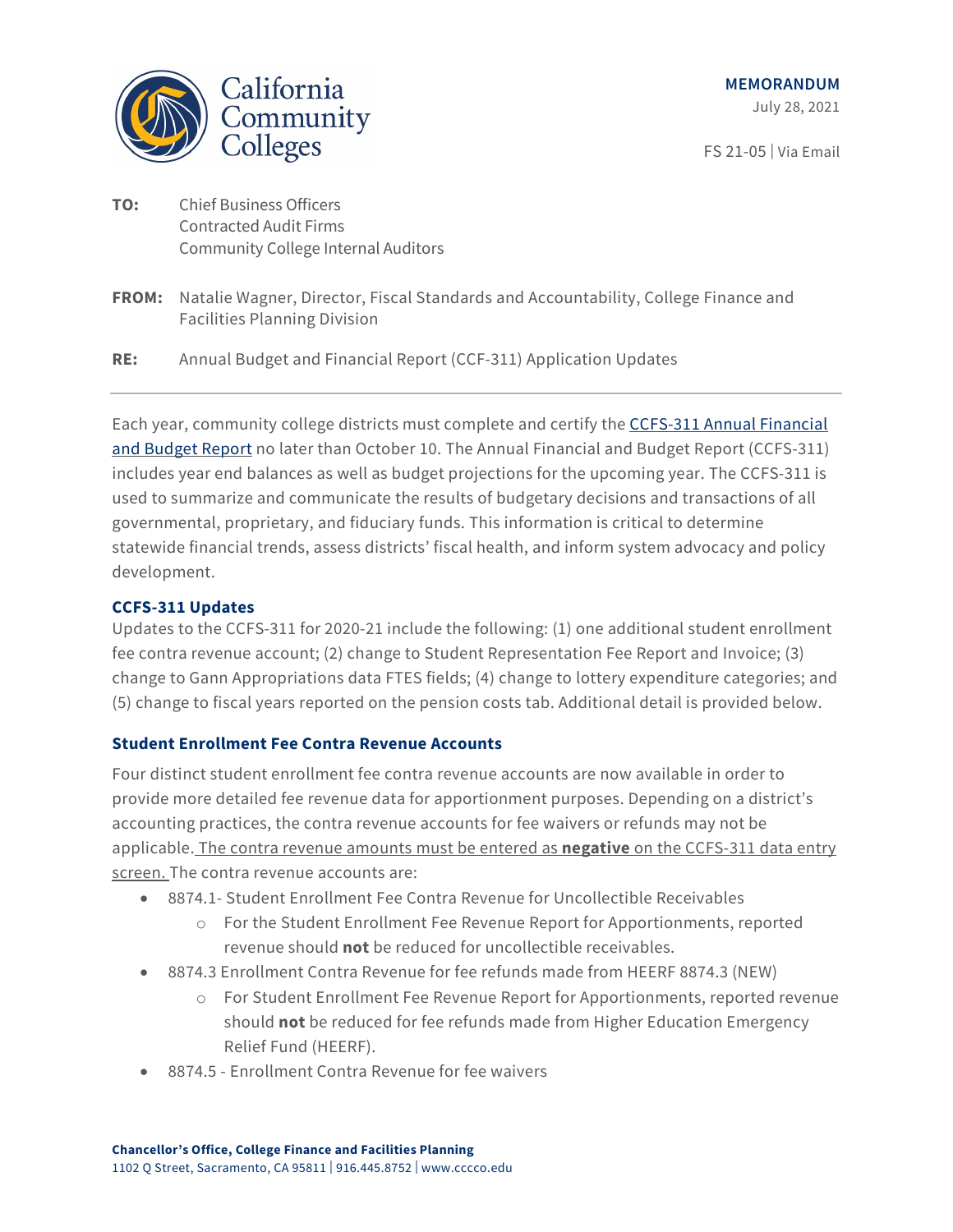Annual Budget and Financial Report (CCF-311) Application Updates July 2021

- o For the Student Enrollment Fee Revenue Report for Apportionments, reported revenue should **not** be reduced for fees waived for which the district has been made whole through other state funds, such as the AB19 College Promise Program.
- 8874.7 Enrollment Contra Revenue for COVID-related refunds of student fees
	- o For Student Enrollment Fee Revenue Report for Apportionments, reported revenue may be reduced for refunds due to the pandemic that were not reimbursed to the district by other sources, such as the institutional portion of the CARES Act HEERF. Beginning in spring 2021, these refunds may **not** be deducted on the Student Enrollment Fee Revenue Report. This contra revenue account may only be used for refunds issued prior to Spring 2021.

## **Student Representation Fee Report and Invoice**

Beginning January 1, 2020, all districts are required to collect a \$2 student representation fee of which \$1 of every \$2 collected, less an administrative fee, is submitted to the Chancellor's Office for transfer to the Student Senate for California Community Colleges. The CCFS-311 was updated to generate an invoice for the amount due to the Chancellor's Office based on reported revenue, the invoice should be submitted with payment. Payment is due to the Chancellor's Office no later than February 1, 2022.

### **Gann Appropriations FTES Data**

The Gann Appropriations Data tab includes fields for second period actual FTES generated in the prior two fiscal years. The CCFS-311 was updated to pull the FTES data directly from the district certified second period CCFS-320 Apportionment Attendance report. Districts should use the Gann Limit worksheet (provided in June) to record board approved appropriation limit into the CCFS-311.

#### **Proposition 20 Lottery Funds Expenditure Categories**

Beginning in 2020-21, SB 820 (2020) clarified the definition of "instructional materials" in Government Code 8880.4.1(b), this legislation took effect beginning September 18, 2020. This change expanded the allowable uses of Proposition 20 lottery funds to include but not limited to instructional materials such as laptops and hotspots and devices that provide internet access for use by pupils, students, teachers, and faculty as learning resources. Additionally, AB 2884 (2020, Berman) amended Government Code section 8880.4 to expand the use of Proposition 20 lottery funds for basic needs, such as housing and food assistance, this legislation took effect beginning September 29, 2020. The CCFS-311 was modified to collect additional information on the new allowable expenditure categories for lottery funds.